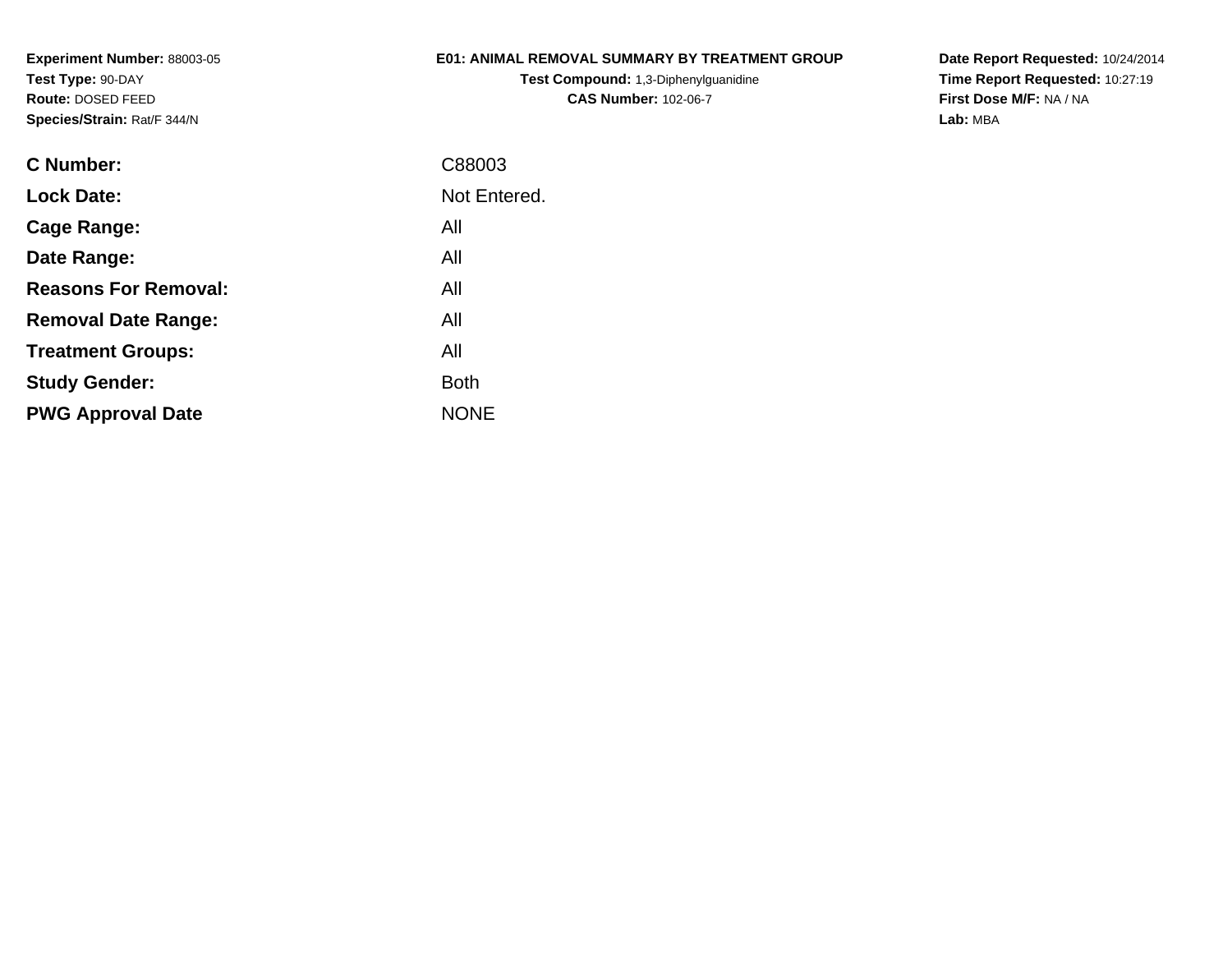## **E01: ANIMAL REMOVAL SUMMARY BY TREATMENT GROUP**

**Test Compound:** 1,3-Diphenylguanidine**CAS Number:** 102-06-7

**Date Report Requested:** 10/24/2014**Time Report Requested:** 10:27:19**First Dose M/F:** NA / NA**Lab:** MBA

#### **MALE**

| <b>TREATMENT</b> | Terminal<br><b>Sacrifice</b> |
|------------------|------------------------------|
| CONTROL          | 10                           |
| 250 PPM          | 10                           |
| 500 PPM          | 10                           |
| 750 PPM          | 10                           |
| 1500 PPM         | 10                           |
| 3000 PPM         | 10                           |
| <b>TOTAL</b>     | 60                           |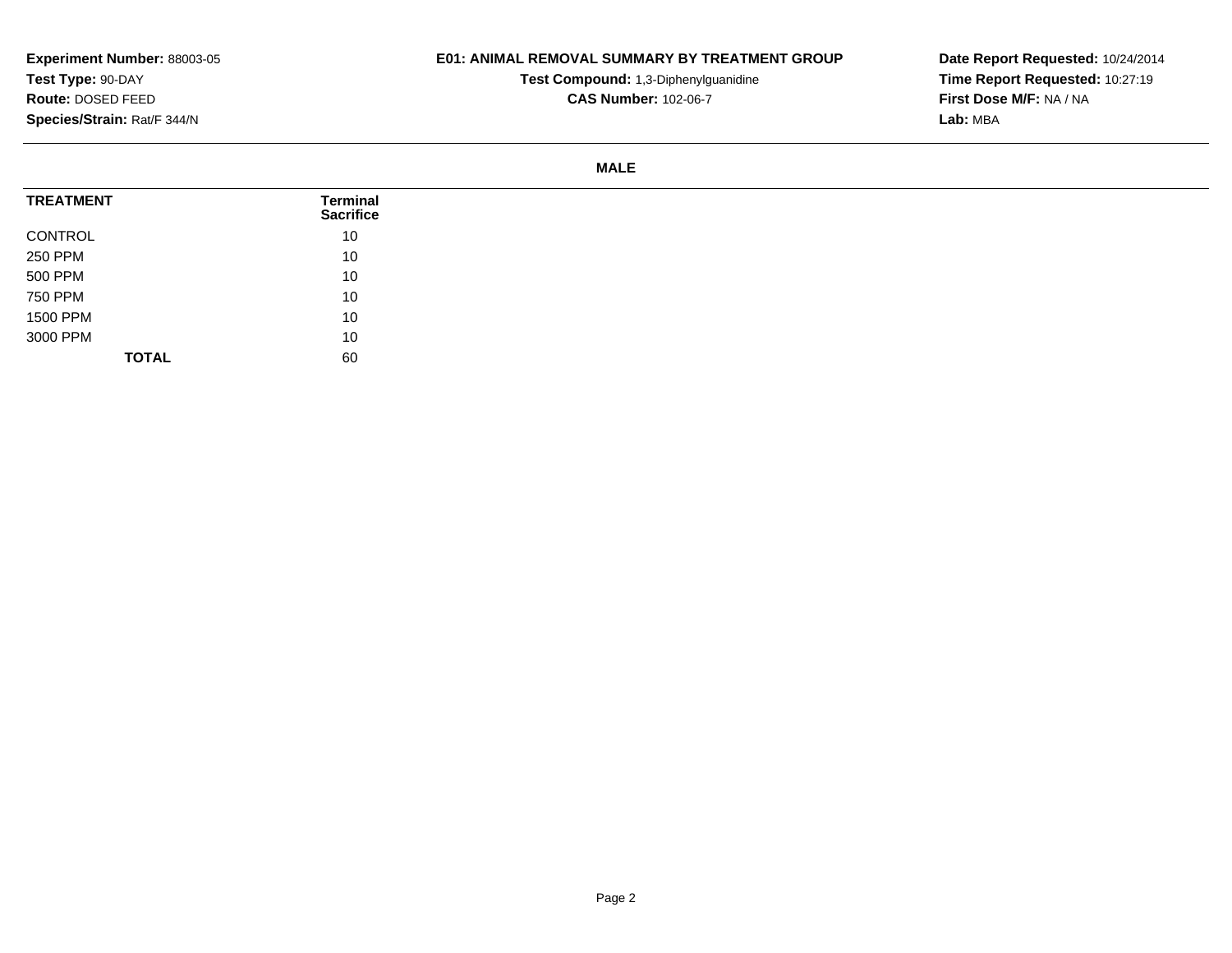## **E01: ANIMAL REMOVAL SUMMARY BY TREATMENT GROUP**

**Test Compound:** 1,3-Diphenylguanidine**CAS Number:** 102-06-7

\*\*\*END OF MALE DATA\*\*\*

**Date Report Requested:** 10/24/2014**Time Report Requested:** 10:27:19**First Dose M/F:** NA / NA**Lab:** MBA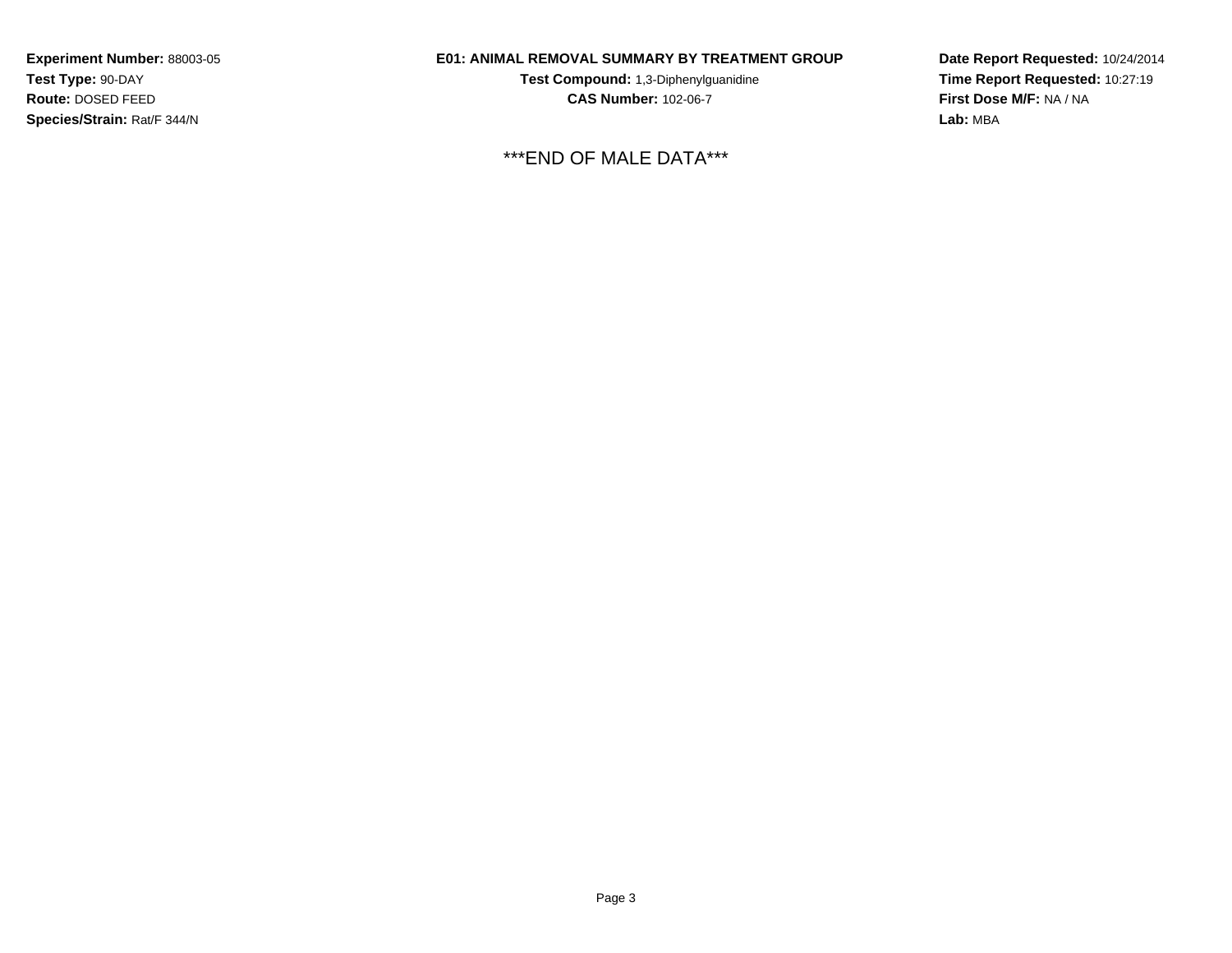## **E01: ANIMAL REMOVAL SUMMARY BY TREATMENT GROUP**

**Test Compound:** 1,3-Diphenylguanidine**CAS Number:** 102-06-7

**Date Report Requested:** 10/24/2014**Time Report Requested:** 10:27:19**First Dose M/F:** NA / NA**Lab:** MBA

#### **FEMALE**

| <b>TREATMENT</b> | Terminal<br><b>Sacrifice</b> |  |
|------------------|------------------------------|--|
| CONTROL          | 10                           |  |
| 250 PPM          | 10                           |  |
| 500 PPM          | 10                           |  |
| 750 PPM          | 10                           |  |
| 1500 PPM         | 10                           |  |
| 3000 PPM         | 10                           |  |
| <b>TOTAL</b>     | 60                           |  |